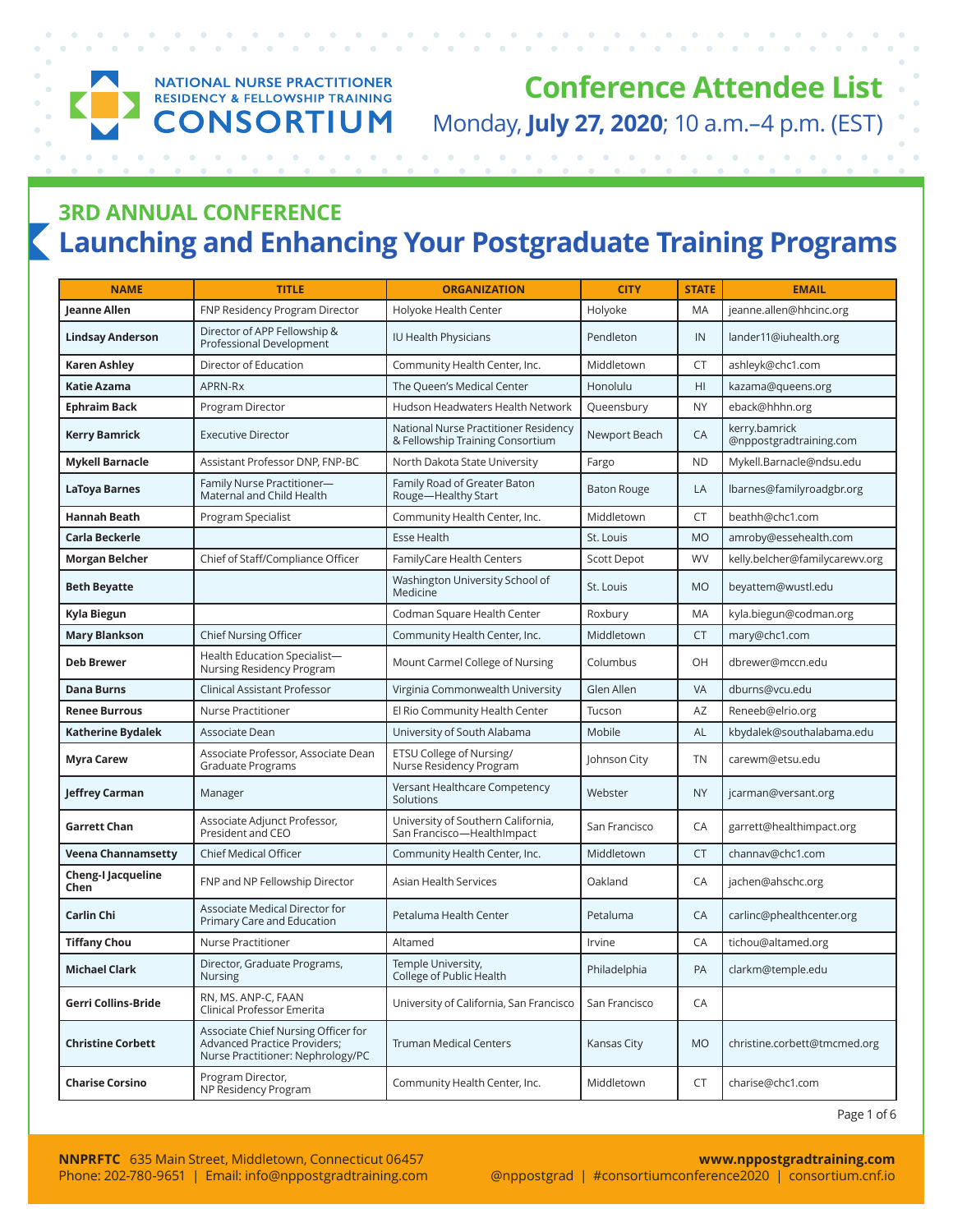| <b>NAME</b>                         | <b>TITLE</b>                                                     | <b>ORGANIZATION</b>                                      | <b>CITY</b>           | <b>STATE</b> | <b>EMAIL</b>                              |
|-------------------------------------|------------------------------------------------------------------|----------------------------------------------------------|-----------------------|--------------|-------------------------------------------|
| <b>Meaghan Cosgrove</b>             | Program Specialist                                               | Community Health Center, Inc.                            | Middletown            | <b>CT</b>    | cosgrom@chc1.com                          |
| <b>Sheri Cosme</b>                  | Director, Accreditation                                          | <b>ANCC</b>                                              | <b>Silver Spring</b>  | <b>MD</b>    | sheryl.cosme@ana.org                      |
| Linda Cragin                        | MassAHEC Network/Ctr for<br>Integrated Primary Care              | Umass Worcester-<br>Graduate School of Nursing           | Worcester             | <b>MA</b>    | linda.cragin@umassmed.edu                 |
| <b>Vickie Cranford-</b><br>Lonquich | <b>Advanced Practice Clinician-PA-C</b>                          | Tsehootsooi Medical Center FDIHB                         | Fort Defiance         | AZ           | vickie.cranford-lonquich<br>@fdihb.org    |
| Johannah Crogan                     | ARNP                                                             | Seattle Children's Hospital                              | Kenmore               | <b>WA</b>    | johannah.crogan<br>@seattlechildrens.org  |
| <b>Kathyrn Cronin</b>               | <b>Nurse Practitioner</b>                                        | Olive View-UCLA Medical Center                           | <b>Woodland Hills</b> | CA           | kcronin@dhs.lacounty.gov                  |
| Laura Crystal                       | Fellowship and Education Project<br>Coordinator-Academic Affairs | University of Kansas School<br>of Nursing                | Kansas City           | KS           | lcrystal@kumc.edu                         |
| Sarah Curtright                     | <b>DNP</b>                                                       | Family Medicine Residency of Idaho                       | <b>Boise</b>          | ID           | sarah.curtright@fmridaho.org              |
| <b>April Joy Damian</b>             | Associate Director,<br>Weitzman Institute                        | Community Health Center, Inc.                            | Middletown            | CT           | damiana@chc1.com                          |
| <b>Nena Davis</b>                   | <b>VP, Operations</b>                                            | AltaMed Institute for Health Equity                      | Los Angeles           | CA           | liasalgado@altamed.org                    |
| <b>Christi DeLemos</b>              | Chief of Advanced Practice                                       | UC Davis Health Medical Center                           | Sacramento            | CA           | cddelemos@ucdavis.edu                     |
| <b>Dereck DeLeon</b>                | Chief Academic Officer                                           | Cone Health                                              | Greensboro            | <b>NC</b>    | kimberly.frazie<br>@conehealth.com        |
| Radha Denmark                       | Co-Director UNM APP Hospital<br>Medicine Fellowship              | University of New Mexico                                 | Albuquerque           | <b>NM</b>    | radenmark@salud.unm.edu                   |
| <b>Patricia Dennehev</b>            | Owner and Principal                                              | Dennehy & Associates LLC                                 | San Rafael            | CA           | patdennehey1@gmail.com                    |
| Lisa DiMaggio                       | FNP Residency Program Coordinator                                | Holyoke Health Center                                    | Holyoke               | MA           | lisa.dimaggio@hhcinc.org                  |
| <b>Kelly Ducheny</b>                | Senior Director, Education and<br><b>Clinical Practice</b>       | <b>Howard Brown Health</b>                               | Chicago               | IL           | kellyd@howardbrown.org                    |
| <b>Lynne Dunphy</b>                 | Professor                                                        | Florida Atlantic University                              | Boca Raton            | FL           | ldunphy@health.fau.edu                    |
| Tonya J. Elkins                     | Instructor                                                       | Vanderbilt University                                    | Nashville             | <b>TN</b>    | tonya.elkins@vanderbilt.edu               |
| Joshua Elledge                      | DNP, APRN, FNP-C                                                 | Cahaba Medical Care Foundation                           | Centreville           | AL           | joshua.elledge<br>@cahabamedicalcare.com  |
| <b>Mitchel Erickson</b>             | <b>Advanced Practice Consultant</b>                              | <b>UCSF Health</b>                                       | Sonoma                | CA           | guerne1@att.net                           |
| <b>Cindy Evans</b>                  | DNP, APRN, WHNP-BC, FNP-C                                        | Indiana University East                                  | Richmond              | IN           | cinevans@iue.edu                          |
| Jackie Fantes                       | <b>Chief Medical Officer</b>                                     | East Boston Neighborhood<br><b>Health Center</b>         | East Boston           | MA           | fantesj@ebnhc.org                         |
| <b>Elena Thomas-Faulkner</b>        | NIMAA Chief Executive Officer                                    | Community Health Center, Inc.                            | Middletown            | CT           | thomase@chc1.com                          |
| <b>Patti Feeney</b>                 | Senior Program Manager                                           | Community Health Center, Inc.                            | Middletown            | <b>CT</b>    | feeneyp@chc1.com                          |
| Jackie Ferdowsali                   |                                                                  | University of Nevada Reno                                | Ridgefield            | <b>WA</b>    | jferdowsali@unr.edu                       |
| <b>Shannon Fitzgerald</b>           | NNPRFTC Board Member.<br>Nurse Practitioner                      | <b>Bainbridge Pediatrics</b>                             | Bainbridge Island     | <b>WA</b>    |                                           |
| Zoe-Anne Fitzhugh                   | Consultant and Program<br>Coordinator                            | Chin Family Institute for Nursing                        | Los Angeles           | CA           | zfitzhu@calstatela.edu                    |
| <b>Kirsten Flagg</b>                | Lifelong Medical Care                                            | Lifelong Medical Care                                    | Berkeley              | CA           | kflagg@lifelongmedical.org                |
| <b>Margaret Flinter</b>             | SVP & Clinical Director                                          | Community Health Center, Inc.                            | Middletown            | CT           | flintem@chc1.com                          |
| <b>Angela Forbes</b>                | RN, ARNP, C-PNP                                                  | Seattle Children's Hospital                              | Seattle               | <b>WA</b>    | angela.forbes<br>@seattlechildrens.org    |
| <b>Cherie Frame</b>                 | <b>Nurse Practitioner</b>                                        | Reid Health                                              | Richmond              | IN           | Cherie.frame@reidhealth.org               |
| Gloria Franklin                     | Manager, Nurse Practitioner                                      | Providence; St Jude Medical Center                       | Fullerton             | CA           | gloria.franklin@stjoe.org                 |
| <b>Paul Freundlich</b>              |                                                                  |                                                          | Higganum              | CT           | pfreundlich@comcast.net                   |
| <b>Melissa Frondozo</b>             | <b>ARNP</b>                                                      | <b>International Community</b><br><b>Health Services</b> | Seattle               | <b>WA</b>    | melissaf@ichs.com                         |
| Veronica Galvalisi                  | Fellowship Director                                              | Esperanza Health Center                                  | Chicago               | IL           | vgalvalisi@gmail.com                      |
| Jennifer Genuardi                   | Director of Clinical Best Practice/<br>Education                 | Urban Health Plan, Inc.                                  | <b>Bronx</b>          | <b>NY</b>    | Jennifer.Genuardi<br>@urbanhealthplan.org |
| Judith Gichia-Waldrop               | Nurse Practitioner Resident                                      | ETSU College of Nursing/<br>Nurse Residency Program      | Johnson City          | TN           | gichiawaldro@etsu.edu                     |

Page 2 of 6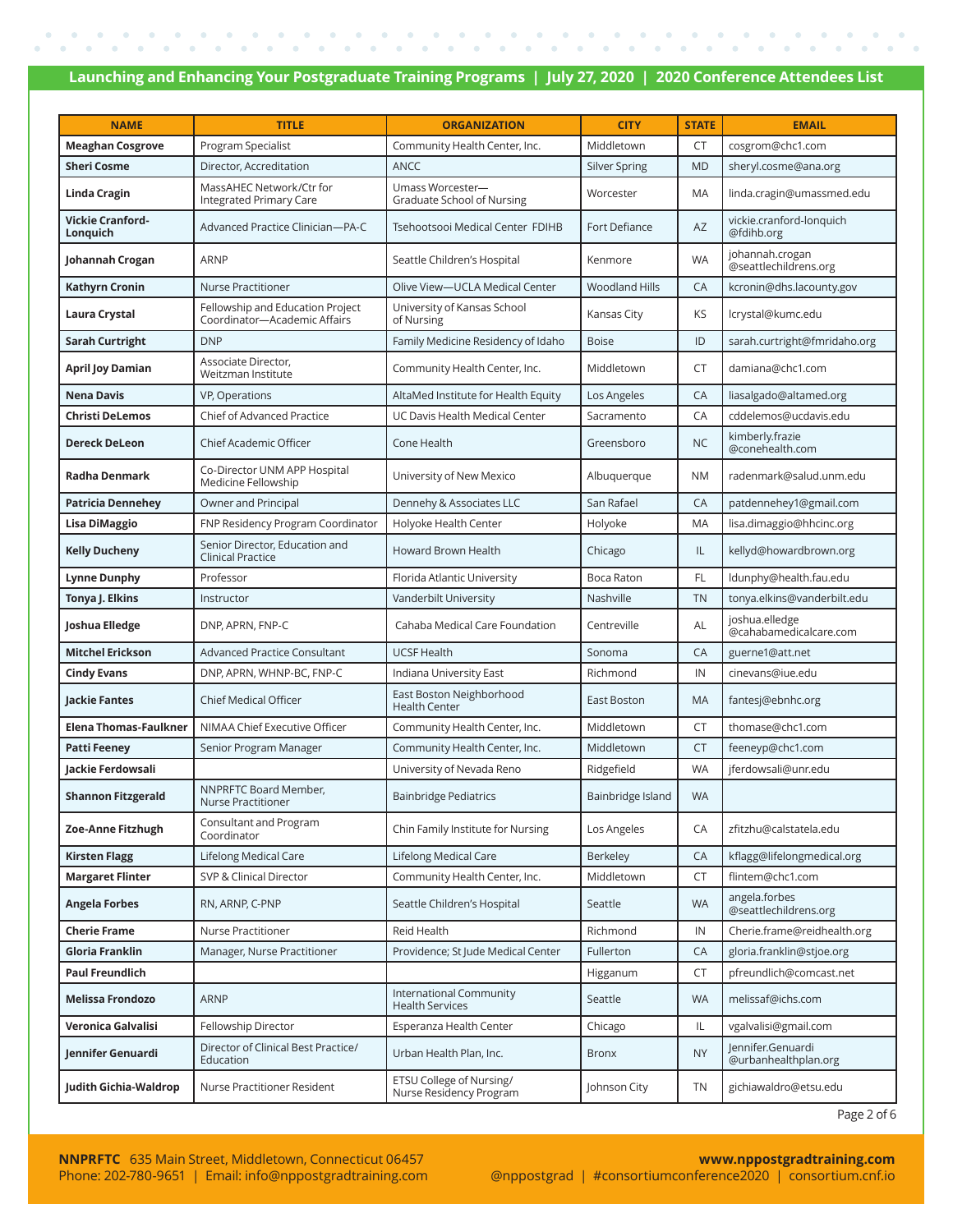| <b>NAME</b>                        | <b>TITLE</b>                                                       | <b>ORGANIZATION</b>                                                              | <b>CITY</b>         | <b>STATE</b> | <b>EMAIL</b>                           |
|------------------------------------|--------------------------------------------------------------------|----------------------------------------------------------------------------------|---------------------|--------------|----------------------------------------|
| <b>Sally Girvin</b>                | <b>Nurse Practitioner</b>                                          | Callen-Lorde Community<br><b>Health Center</b>                                   | Brooklyn            | <b>NY</b>    | sgirvin@callen-lorde.org               |
| <b>Miki Goodwin</b>                | Associate Dean for Clinical Practice                               | Johns Hopkins                                                                    | <b>Baltimore</b>    | <b>MD</b>    | mgoodw14@jhu.edu                       |
| <b>Michael Granados</b>            | Nurse Practitioner                                                 | AltaMed Medical Group                                                            | South Gate          | CA           | michaelgranados@altamed.org            |
| <b>Leah Hamilton</b>               | Controller                                                         | Aviva Health                                                                     | Roseburg            | <b>OR</b>    | Lhamilton@Umpquachc.org                |
| Sarah Hansen                       | Nurse Practitioner                                                 | Cabin Creek Health Systems                                                       | Dawes               | WV           | sarah.hansen@cchswv.org                |
| Angela Harless                     | Nurse Practitioner Resident                                        | ETSU College of Nursing/<br>Nurse Residency Program                              | Johnson City        | <b>TN</b>    | harlessa@etsu.edu                      |
| Mary Harris                        | <b>Nurse Practitioner</b>                                          | Intermountain Healthcare                                                         | Murray              | UT           | mary.harris@imail.org                  |
| Ann Marie Hart                     | Professor and DNP Pogram Director                                  | University of Wyoming,<br>Fay W. Whitney School of Nursing                       | Laramie             | <b>WY</b>    | annmhart@uwyo.edu                      |
| Yvette<br><b>Francis-Highsmith</b> | Vice President Eastern Region                                      | Community Health Center, Inc.                                                    | Middletown          | CT           | franciyh@chc1.com                      |
| <b>Amy Hite</b>                    | <b>Associate Professors and NPR</b><br>Coordinator                 | Pittsburg State University                                                       | Pittsburg           | KS           | ahite@pittstate.edu                    |
| Melissa Hockaday                   | VP/CNO                                                             | IU School of Nursing                                                             | Pittsboro           | IN           | mhockaday@iuhealth.org                 |
| LeAnn Holmes                       | DNP, APRN, FAANP Clinical Assistant<br>Professor Director          | <b>UNMC</b>                                                                      | Lincoln             | <b>NE</b>    | leann.holmes@unmc.edu                  |
| Malia Honda                        | Physician-Site Medical Director                                    | Open Door Community<br><b>Health Centers</b>                                     | Eureka              | CA           | mhonda@opendoorhealth.com              |
| DoQuyen Huynh                      | Principal                                                          | <b>Bridgestone Consulting</b>                                                    | Renton              | <b>WA</b>    | DH@bridgestoneconsulting.com           |
| Kristen Hylan                      | <b>Assitant Director Of Nurse</b><br><b>Practitioner Residency</b> | Providence Community<br><b>Health Center</b>                                     | Providence          | <b>RI</b>    | Khylan@providencechc.org               |
| Kim James                          | Program Coordinator,<br><b>APRN Residency Program</b>              | El Rio Health                                                                    | Tucson              | AZ           | kimsj@elrio.org                        |
| Lorie Judson                       | <b>Executive Director</b>                                          | Chin Family Institute for Nursing,<br>California State University<br>Los Angeles | Los Angeles         | CA           | ljudson@calstatela.edu                 |
| Shilpa Kataria                     | <b>ARNP Resident</b>                                               | <b>ICHS</b>                                                                      | Seattle             | <b>WA</b>    | shilpakataria_1@hotmail.com            |
| Mitchell Katz, MD                  | <b>Chief Executive Officer</b>                                     | NYC Health + Hospitals                                                           | New York            | <b>NY</b>    | Mitchell.Katz@nychhc.org               |
| Vonda Keels-Lowe                   | Psychiatric Mental Health<br><b>Nurse Practitioner</b>             | Nationwide Children's Hospital                                                   | COlumbus            | OH           | vonda.lowe<br>@nationwidechildrens.org |
| Pamela Kelly                       | Nurse Practitioner/Program Director                                | Boston Children's Hospital                                                       | <b>Boston</b>       | MA           | Pamela.Kelly<br>@childrens.harvard.edu |
| Angela King                        | <b>Nurse Practitioner</b>                                          | Urban Health Plan, Inc.                                                          | Bronx               | <b>NY</b>    | Angela.King<br>@urbanhealthplan.org    |
| <b>Marit Knutson</b>               | <b>ARNP Resident</b>                                               | International Community<br><b>Health Services</b>                                | Shoreline           | <b>WA</b>    | maritk@ichs.com                        |
| <b>Eddie Larsen</b>                | <b>Chief Operating Officer</b>                                     | Aviva Health                                                                     | Roseburg            | <b>OR</b>    | elarsen@aviva.health                   |
| Leah LaRusch                       | Director UNM APP General<br>Surgery Fellowship                     | UNMH Department of Surgery,<br><b>Emergency General Surgery</b>                  | Albuquerque         | <b>NM</b>    | llarusch@salud.unm.edu                 |
| <b>Nancy Lawton</b>                | <b>Family Nurse Practitioner</b>                                   | ARNPs United of Washington State                                                 | Seattle             | <b>WA</b>    | nelawton1@gmail.com                    |
| <b>Mona Lee</b>                    | Senior Grant Writer                                                | AltaMed Institute for Health Equity                                              | Los Angeles         | CA           | monalee@altamed.org                    |
| <b>Bruce Leonard</b>               | Professor                                                          | University of Texas Medical Branch<br><b>School of Nursing</b>                   | Galveston           | <b>TX</b>    | brleonar@utmb.edu                      |
| Kim Anne Lockart                   | OB/GYN Department Co-Lead                                          | North Country Health Care                                                        | Flagstaff           | AZ           | klockart@nchcaz.org                    |
| <b>Denitha Louis</b>               | BSN, MSN, FNP -BC                                                  | Kaiser Permanente                                                                | Rancho<br>Cucamonga | CA           | Dlou1bbn@sbcglobal.net                 |
| Terry Lynn                         | Director                                                           | Medical Education and AHEC<br>Cone Health                                        | Greensboro          | <b>NC</b>    | terry.lynn@conehealth.com              |
| Tawnya Madl                        | PhD, APRN-C                                                        | Community Health Center of<br>Southeast Kansas                                   | Pittsburg           | KS           | tmadl@chcsek.org                       |
| Cyd Marckmann                      | Program Director, Primary Care<br>APP Fellowship                   | Multicare Health Systems                                                         | Puyallup            | <b>WA</b>    | Cmarckmann@multicare.org               |

Page 3 of 6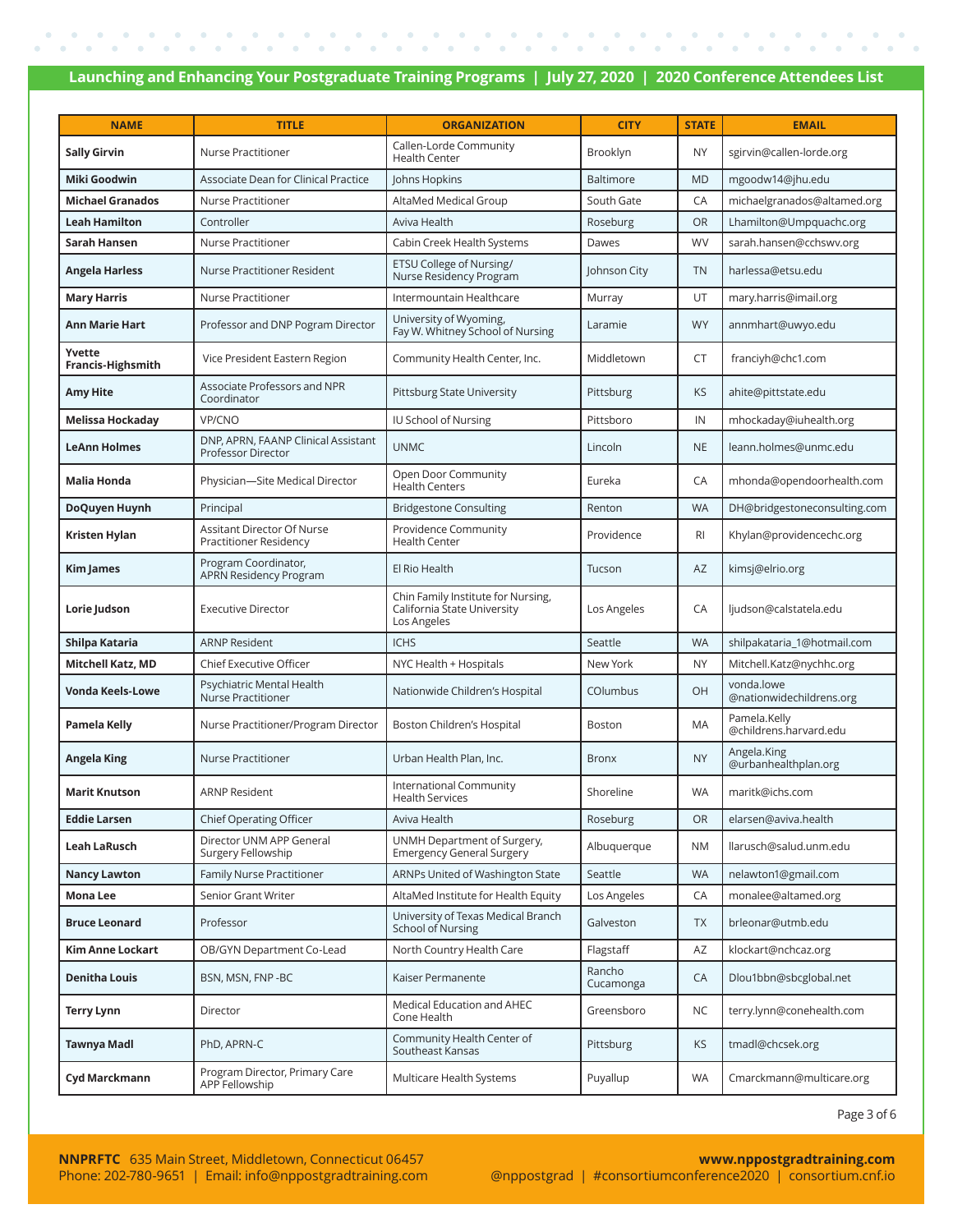| <b>NAME</b>                              | <b>TITLE</b>                                                                                                                          | <b>ORGANIZATION</b>                                                                  | <b>CITY</b>         | <b>STATE</b> | <b>EMAIL</b>                             |
|------------------------------------------|---------------------------------------------------------------------------------------------------------------------------------------|--------------------------------------------------------------------------------------|---------------------|--------------|------------------------------------------|
| <b>Marica Martinic</b>                   | <b>Education Director</b>                                                                                                             | North Country HealthCare                                                             | Flagstaff           | AZ           | mmartinic@nchcaz.org                     |
| <b>Mark Masselli</b>                     | President and CEO                                                                                                                     | Community Health Center, Inc.                                                        | Middletown          | CT           | masselm@chc1.com                         |
| <b>Garrett Matlick</b>                   | <b>Family Nurse Practitioner</b>                                                                                                      | Community Health Center, Inc.                                                        | Stamford            | <b>CT</b>    | gmatlick@gmail.com                       |
| <b>Ernest Maupin</b>                     | Assistant Professor,<br>Graduate Programs                                                                                             | ETSU College of Nursing/<br>Nurse Residency Program                                  | Johnson City        | <b>TN</b>    | maupine@etsu.edu                         |
| <b>Michelle McAllister</b>               | Director of Operational Services                                                                                                      | Aviva Health                                                                         | Roseburg            | <b>OR</b>    | mmcallister@umpquachc.org                |
| <b>Amanda McCurry</b>                    | Nurse Practitioner Resident                                                                                                           | ETSU College of Nursing/<br>Nurse Residency Program                                  | Johnson City        | <b>TN</b>    | lanea1@etsu.edu                          |
| <b>Laura McDonald</b>                    | FNP, Nurse Practitioner<br><b>Residency Program Director</b>                                                                          | Santa Rosa Community Health                                                          | Santa Rosa          | CA           | lauramc@srhealth.org                     |
| Kayanne McKenzie                         | FNP-BC, Anesthesiology/<br>Perioperative Care                                                                                         | James J. Peters VA Medical Center                                                    | <b>Bronx</b>        | <b>NY</b>    | Kayanne.Mckenzie@va.gov                  |
| Carmen Mei                               | <b>ARNP Resident</b>                                                                                                                  | International Community<br><b>Health Services</b>                                    | Seattle             | <b>WA</b>    | carmenmei8@gmail.com                     |
| <b>Sorangely Menjivar</b>                | COO/Chief of Patient Services                                                                                                         | Miami Beach Community<br><b>Health Center</b>                                        | Miami               | FL.          | sorangelym@mbchc.com                     |
| <b>Carol Meyer</b>                       | CEO                                                                                                                                   | Engineering Health, Inc.                                                             | Long Beach          | CA           | crmeyer411@gmail.com                     |
| Ileana Meza                              | DNP. WHNP-BC                                                                                                                          | LAC+USC Medical Center                                                               | Los Angeles         | CA           | imeza@dhs.lacounty.gov                   |
| <b>Patricia Miller</b>                   | RN, LCSW-R, MSN, PMHNP-BC                                                                                                             | Nationwide Children's Hospital                                                       | <b>COlumbus</b>     | OH           | Trish.Miller<br>@nationwidechildrens.org |
| <b>Wendy Miyares</b>                     | Pediatric Nurse Practitioner                                                                                                          | Harbor-UCLA Medical Center                                                           | Torrance            | CA           | wmiyares2@dhs.lacounty.gov               |
| <b>Carol Moffett</b>                     | DNP, Clinical Assoc Professor                                                                                                         | Arizona State University<br>Edson College of Nursing and<br><b>Health Innovation</b> | Tempe               | AZ           | cmoffett@asu.edu                         |
| <b>Catherine Moonan</b>                  | <b>APRN Resident</b>                                                                                                                  | <b>ICHS</b>                                                                          | Seattle             | <b>WA</b>    | catherineamoonan@gmail.com               |
| <b>Makenna Morales</b>                   | Program Coordinator                                                                                                                   | Yakima Valley Farmworkers Clinic                                                     | Yakima              | <b>WA</b>    | Makennam@yvfwc.org                       |
| <b>April Morris</b>                      | Nurse Practitioner                                                                                                                    | Gonzaga University                                                                   | Lynnwood            | <b>WA</b>    | amorris3@zagmail.gonzaga.edu             |
| <b>Jane Morrissey</b>                    | Program Coordinator                                                                                                                   | Hudson Headwaters Health Network                                                     | Queensbury          | <b>NY</b>    | jdmorrissey@hhhn.org                     |
| <b>Erin Murphy</b>                       | Psychiatric Nurse Practitioner                                                                                                        | Circle Health                                                                        | Cleveland           | OH           | Erin.Murphy<br>@TheCentersOhio.org       |
| <b>Heather Nelson</b><br><b>Brantley</b> | PhD, RN, NEA-BC, CCRN-K                                                                                                               | University of Kansas School<br>of Nursing                                            | <b>Kansas City</b>  | KS           | hnelson-brantley@kumc.edu                |
| <b>Rebecca Norwick</b>                   | Director of Student Health Services                                                                                                   | Santa Rosa Junior College                                                            | Windsor             | CA           | rebeccanorwick@hotmail.com               |
| <b>Nancy Noyes</b>                       | Program Director, Psychiatric NP<br>Postgraduate Fellowship                                                                           | Nationwide Children's Hospital                                                       | Columbus            | OH           | nancy.noves<br>@nationwidechildrens.org  |
| <b>Bonnie Paddleford</b>                 | Director Clinical Integration<br>and Optimization                                                                                     | Caring Health Center                                                                 | Springfield         | MA           | bpaddleford@caringhealth.org             |
| <b>Luis Padilla</b>                      | Associate Administrator for Health<br>Workforce, Director of National<br>Health Corps, HRSA, U.S. Dept. of<br>Health & Human Services | Health Resources & Services<br>Administration                                        | Rockville           | <b>MD</b>    | LPadilla@hrsa.gov                        |
| <b>Kathleen Page</b>                     | Nurse Practioner, Residency Director                                                                                                  | Waianae Coast Comprehensive<br><b>Health Center</b>                                  | Waianae             | HI           | katpage@wcchc.com                        |
| JoAnn Peterson                           |                                                                                                                                       | University of Kansas School<br>of Nursing                                            | Kansas City         | KS           | jpeterson2@kumc.edu                      |
| <b>Susanne Phillips</b>                  | Associate Dean of Clinical Affairs<br>and Clinical Professor                                                                          | University of California, Irvine                                                     | Irvine              | CA           | sjphilli@uci.edu                         |
| <b>Marissa Pietrolungo</b>               | RN MSN CCRN                                                                                                                           | <b>Holy Family University</b>                                                        | Philadelphia        | PA           | Mpietrolungo@holyfamily.edu              |
| Ramona Pintea                            | <b>ARNP</b>                                                                                                                           | <b>ICHS</b>                                                                          | Bellevue            | <b>WV</b>    | ramona.pintea78@gmail.com                |
| <b>Danielle Potter</b>                   | Program Director,<br><b>APRN Residency Program</b>                                                                                    | El Rio Community Health Center                                                       | Tucson              | AZ           | daniellep@elrio.org                      |
| <b>Susie Price</b>                       | <b>DFNP</b>                                                                                                                           | Medlink Colbert                                                                      | Atlanta             | GA           | sprice@medlinkga.org                     |
| <b>Soleil Provencio</b>                  |                                                                                                                                       | AltaMed Health Services                                                              | Los Angeles         | CA           | sprovencio@altamed.org                   |
| Natalie Raghu                            | Director Advancing Practice                                                                                                           | Erie Family Health                                                                   | <b>River Forest</b> | IL           | Nraghu@eriefamilyhealth.org              |

Page 4 of 6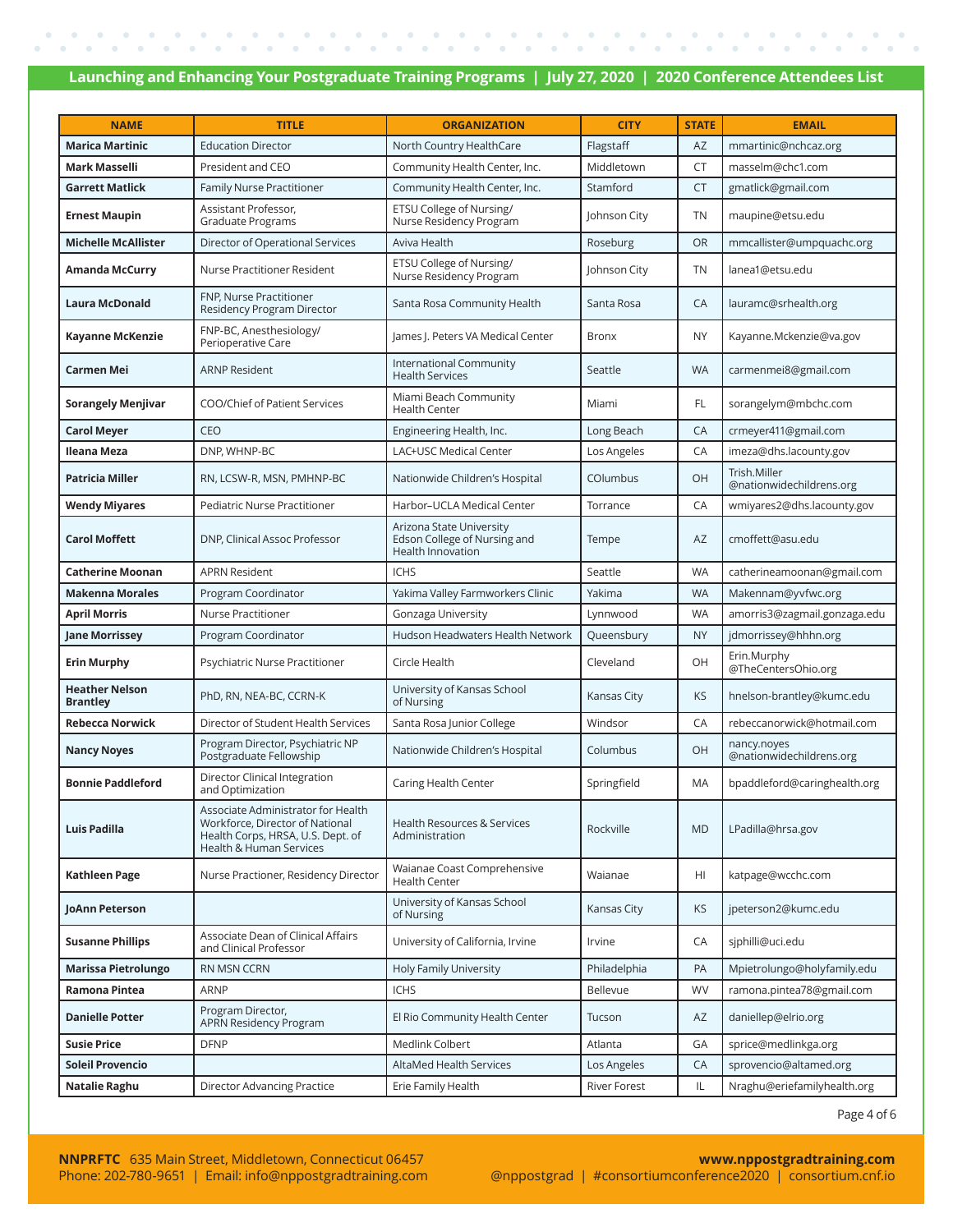| <b>NAME</b>                          | <b>TITLE</b>                                                                                                        | <b>ORGANIZATION</b>                                                        | <b>CITY</b>      | <b>STATE</b>   | <b>EMAIL</b>                              |
|--------------------------------------|---------------------------------------------------------------------------------------------------------------------|----------------------------------------------------------------------------|------------------|----------------|-------------------------------------------|
| Jennifer Raney                       | Director, Family Medicine NP                                                                                        | Providence Community                                                       | Providence       | R <sub>l</sub> | jraney@providencechc.org                  |
|                                      | Residency Program                                                                                                   | <b>Health Centers</b>                                                      | Mountlake        |                |                                           |
| Jarylin Reese                        | Nurse Practitioner Student                                                                                          | Seattle University                                                         | Terrace          | <b>WA</b>      | Reesej1@seattleu.edu                      |
| <b>Candice Rettie</b>                |                                                                                                                     | Retired                                                                    | Nanticoke        | <b>MD</b>      | Candice.rettie@gmail.com                  |
| John Roberts                         | Director                                                                                                            | Harbor Health NP Residency<br>Program                                      | Dorchester       | MA             | jroberts@hhsi.us                          |
| <b>Bethany Robertson</b>             | Program Director, HRSA Funded<br>NoGapp FNP Residency Program                                                       | <b>Emory School of Nursing</b>                                             | Atlanta          | GA             | bethany.robertson@emory.edu               |
| <b>Tracy Rockefeller</b>             | MSN, CRNP                                                                                                           | Chief, Advanced Practice Providers;<br><b>Geisinger Addiction Medicine</b> | Scranton         | PA             | trockefeller@geisinger.edu                |
| <b>Marcella Rodriguez</b>            |                                                                                                                     | AltaMed Health Services                                                    | Los Angeles      | CA             | marcrodriguez@altamed.org                 |
| <b>Matthew Roman</b>                 | Chief Operating &<br><b>Behavioral Health Officer</b>                                                               | Thundermist Health Center                                                  | West Warwick     | <b>RI</b>      | MatthewRo<br>@thundermisthealth.org       |
| <b>Nancy Rothman</b>                 | MSN, EdD, RN, FCPP, Independence<br>Foundation Professor of Urban<br><b>Community Nursing</b>                       | Dept of Nursing, College of Public<br>Health, Temple University            | Philadelphia     | PA             | rothman@temple.edu                        |
| Samantha Rothman                     | <b>Family Nurse Practitioner Resident</b>                                                                           | International Community<br><b>Health Services</b>                          | Seattle          | <b>WA</b>      | samsides23@gmail.com                      |
| Sandra Sanchez                       | Ms.                                                                                                                 | <b>AltaMed Health Services</b>                                             | Commerce         | CA             | sansanchez@altamed.org                    |
| Kristopher Sandoval                  |                                                                                                                     | AltaMed Health Services                                                    | Los Angeles      | CA             | krsandoval@altamed.org                    |
| <b>Donna Scemons</b>                 | PHD FNP-c                                                                                                           | <b>CSULA</b>                                                               | Castaic          | CA             | dscemon@calstatela.edu                    |
| Shanda Scott                         | Assistant Professor                                                                                                 | University of South Alabama                                                | Mobile           | AL             | shaston@southalabama.edu                  |
| <b>Nicole Seagriff</b>               | Nurse Practitioner; Clinical Program<br>Director, NP Residency Program                                              | Community Health Center, Inc.                                              | Norwalk          | CT             | seagrin@chc1.com                          |
| Jenitza Serrano-<br><b>Feliciano</b> | MD, FAAFP                                                                                                           | MHC Healthcare                                                             | Marana           | AΖ             | jeserrano@mhchealthcare.org               |
| <b>Yassmin Shaker</b>                | Program Specialist                                                                                                  | National Nurse Practitioner Residency<br>& Fellowship Training Consortium  | Newport Beach    | CA             | yassmin.shaker<br>@nppostgradtraining.com |
| <b>Daniel Sherman</b>                | Manager                                                                                                             | Family Health Center of Worcester                                          | Worcester        | <b>MA</b>      | daniel.sherman@fhcw.org                   |
| Janice Sherman                       | CEO                                                                                                                 | Community Health Center<br>Association of MS                               | Jackson          | MS             | jsherman@chcams.org                       |
| Ronna Smith                          | Chief, Advanced Practice<br><b>Provider Services</b>                                                                | Seattle Children's                                                         | Renton           | <b>WA</b>      | ronna.smith<br>@seattlechildrens.org      |
| <b>Todd Smith</b>                    | <b>Clinical Director</b>                                                                                            | <b>CHAS Health</b>                                                         | Spokane          | <b>WA</b>      | tsmith@chas.org                           |
| <b>Wendy Smith</b>                   | Lead NP Primary Care                                                                                                | Phoenix VA Medical Center                                                  | Phoenix          | AΖ             | wendy.smith@va.gov                        |
| Angela Sojobi                        | Dr.                                                                                                                 | California State University, Fullerton                                     | Moreno Valley    | CA             | ASojobi@fullerton.edu                     |
| <b>Elizabeth Spooner</b><br>Dunn     | FNP-BC                                                                                                              | Saratoga Hospital                                                          | Saratoga Springs | <b>NY</b>      | edunn@saratogacare.org                    |
| Jessica Star                         | Project Coordinator                                                                                                 | <b>Emory University</b>                                                    | Atlanta          | GA             | jessica.rose.star@emory.edu               |
| <b>Kelly Stauter</b>                 | Assistant Professor                                                                                                 | University of South Alabama                                                | Mobile           | AL             | kstauter@southalabama.edu                 |
| <b>Patricia Stevenson</b>            | Program Director                                                                                                    | Hudson Headwaters Health Network                                           | Queensbury       | <b>NY</b>      | pstevenson@hhhn.org                       |
| Julie Stuckey                        | DNP, ANP, AANP-c                                                                                                    |                                                                            | Seguin           | <b>TX</b>      | drjuliestuckey@gmail.com                  |
| <b>Kat Tanner</b>                    | <b>Associate Director Nurse</b><br>Practitioner Residency                                                           | Institute for Family Health                                                | New York         | <b>NY</b>      | ktanner@institute.org                     |
| <b>Harry Taylor</b>                  |                                                                                                                     | Aviva Health                                                               | Roseburg         | OR             | chiptaylor@chiwest.com                    |
| <b>Amy Taylor</b>                    | Vice President Western Region,<br>Norwalk Medical                                                                   | Community Health Center, Inc.                                              | Middletown       | CT             | taylora@chc1.com                          |
| Cynthia Teel                         |                                                                                                                     | University of Kansas School<br>of Nursing                                  | Kansas City      | KS             | cteel@kumc.edu                            |
| <b>Jill Terrien</b>                  | Associate Professor; Director, Adult/<br>Gerontology, Family and Psychiatric<br>Mental Health NP Programs; Grant PI | UMass Worcester-<br>Graduate School of Nursing                             | Worcester        | MA             | jill.terrien@umassmed.edu                 |

Page 5 of 6